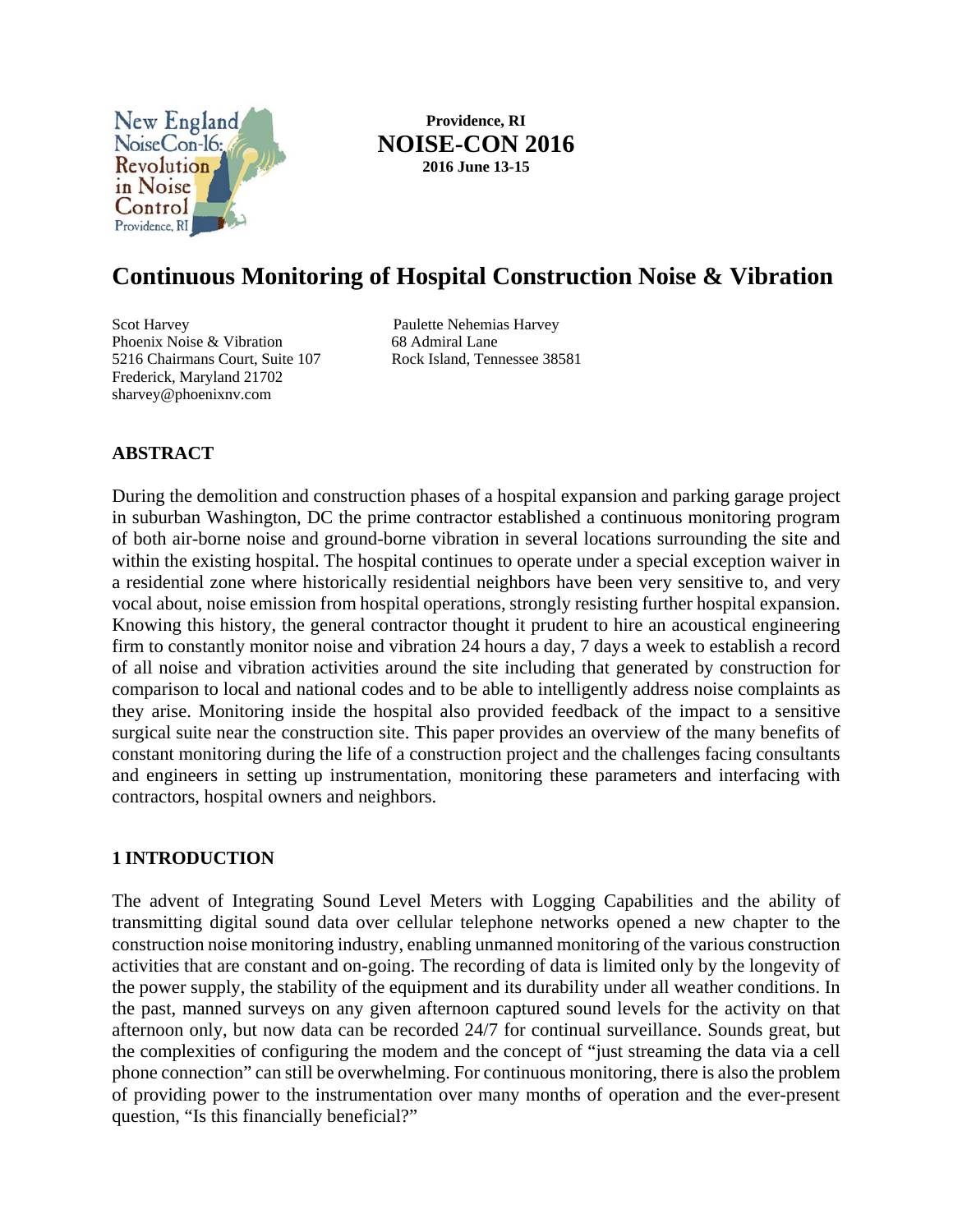One of the big advantages of constantly streaming data to a web-based application is that the acoustical engineer can be notified immediately if any noise threshold has been exceeded. Job site supervisors can be expeditiously notified of the violation and lower the noise level if feasible. But having a system in place to monitor these signals and informing the job site in an efficient, automated fashion might be beyond what the typical acoustical consultant is capable of configuring in an economical fashion.

Additional struggle found along the way was that of long-term contract considerations with a major construction firm. Typical acoustical engineering contracts in the past were short-term, typically less than two months, now there would be the need for bonding, additional insurance and cash flow issues to consider.

In this particular example, both noise and vibration were required to be monitored during the demolition of existing structures and construction of the new building.

## **2 METHODOLOGY**

The instrumentation challenges of compiling equipment to measure the data, stream it to a webbased software, analyze the data and contact the stakeholders involved in the construction process have been tackled by several instrumentation manufacturers who address these jobs on a variety of levels. In this instance, noise and ground borne vibration were required to be monitored and reported. Although monitoring over pressure levels and ground vibration is a common practice for blasting events, this particular project required more complex noise data than is typically expected.

## **2.1 Proposed Solution**

To address system requirements Phoenix Noise & Vibration worked with Brüel & Kjaer Instruments to provide not only the measurement and power supply hardware for the system but also the wireless modem connection, web-based application capable of identifying exceedances, sending notifications, and generating reports. The Noise Sentinel system is composed of a dedicated sound level meter and vibration monitoring device with wireless modem which streams data to the web-based Sentinel application. Power to the unit is provided by either solar panels which charge deep-cell marine batteries or mains power. One benefit to the Brüel & Kjaer system is the ability to trigger an audio recording of noise events which exceed a certain threshold. This could be greatly beneficial in noise source identification since all the monitoring would be unmanned; high noise events could be played back at any time after the event to determine the source of the noise. All the instrumentation would be available on a rental basis and would be shipped to the site and installed by knowledgeable Brüel & Kjaer staff, familiar with the equipment.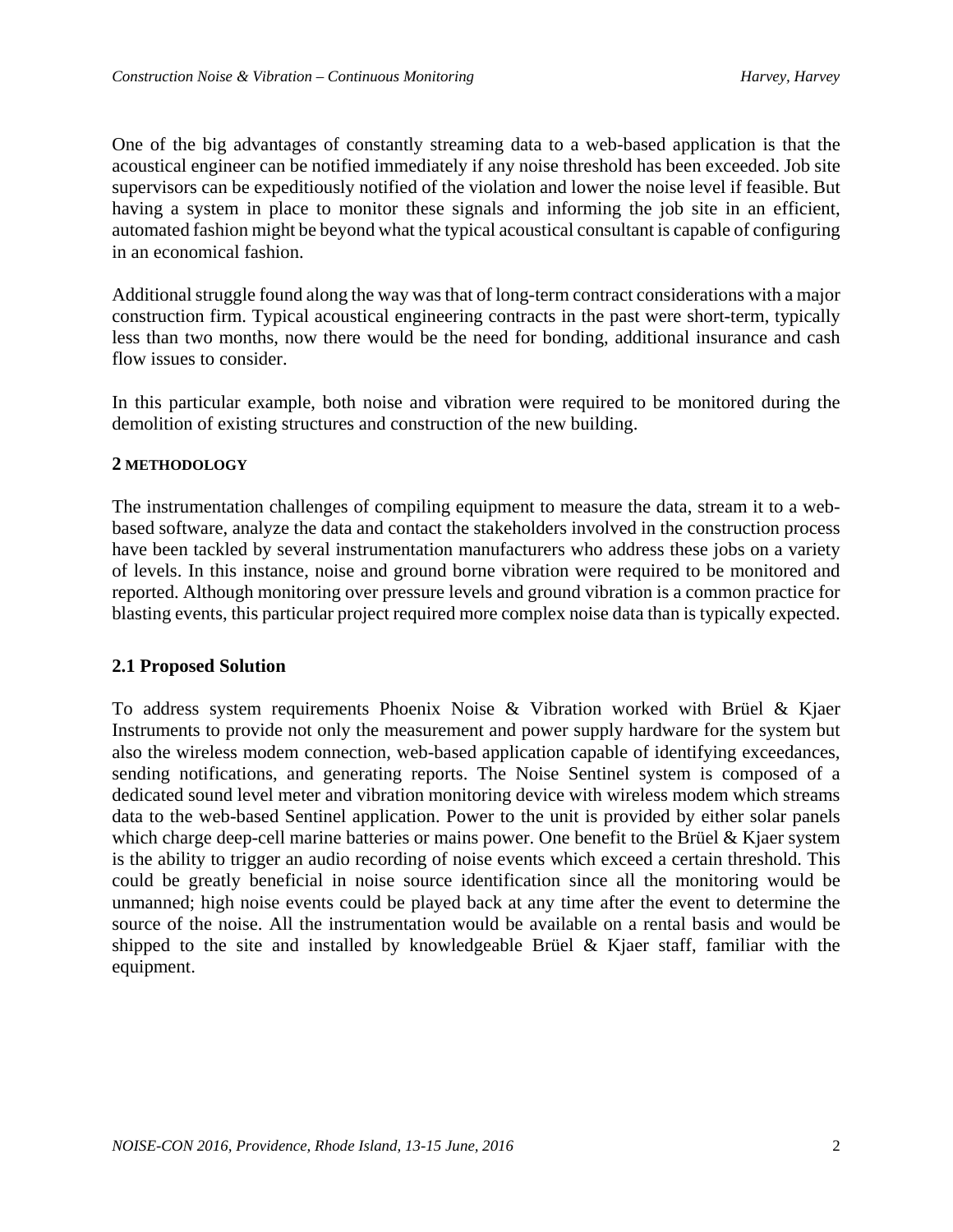## **2.2 Instrumentation**

The onsite instrumentation includes the following:

- 1. Integrating sound level meter with outdoor microphone
- 2. Vibration monitoring unit with triaxial accelerometer
- 3. Wireless modem
- 4. Power management
- 5. Deep cell marine batteries (solar only)
- 6. Solar panels
- 7. Weather proof instrumentation case
- 8. Weather proof battery case (solar only)
- 9. Mounting hardware

The equipment is mounted 2 to 3 meters above grade on a metal pole, with a 100 mm diameter. The pole is set in concrete.

The renters of the equipment are usually required to provide a cell phone account (SIM card) with a static IP address and a data plan, which is an additional cost outside of the rental fee for the instrumentation.

Monthly cost for the instrumentation is extremely reasonable and comparable to the flat-rate rental of an Integrating Sound Level Meter. The rental rates are on a sliding scale and, as one would imagine, dependent upon the number of points being monitored and the length of the rental period.



 *Figure 1 Instrument Setup on Pole. Note microphone & cellular antennae.*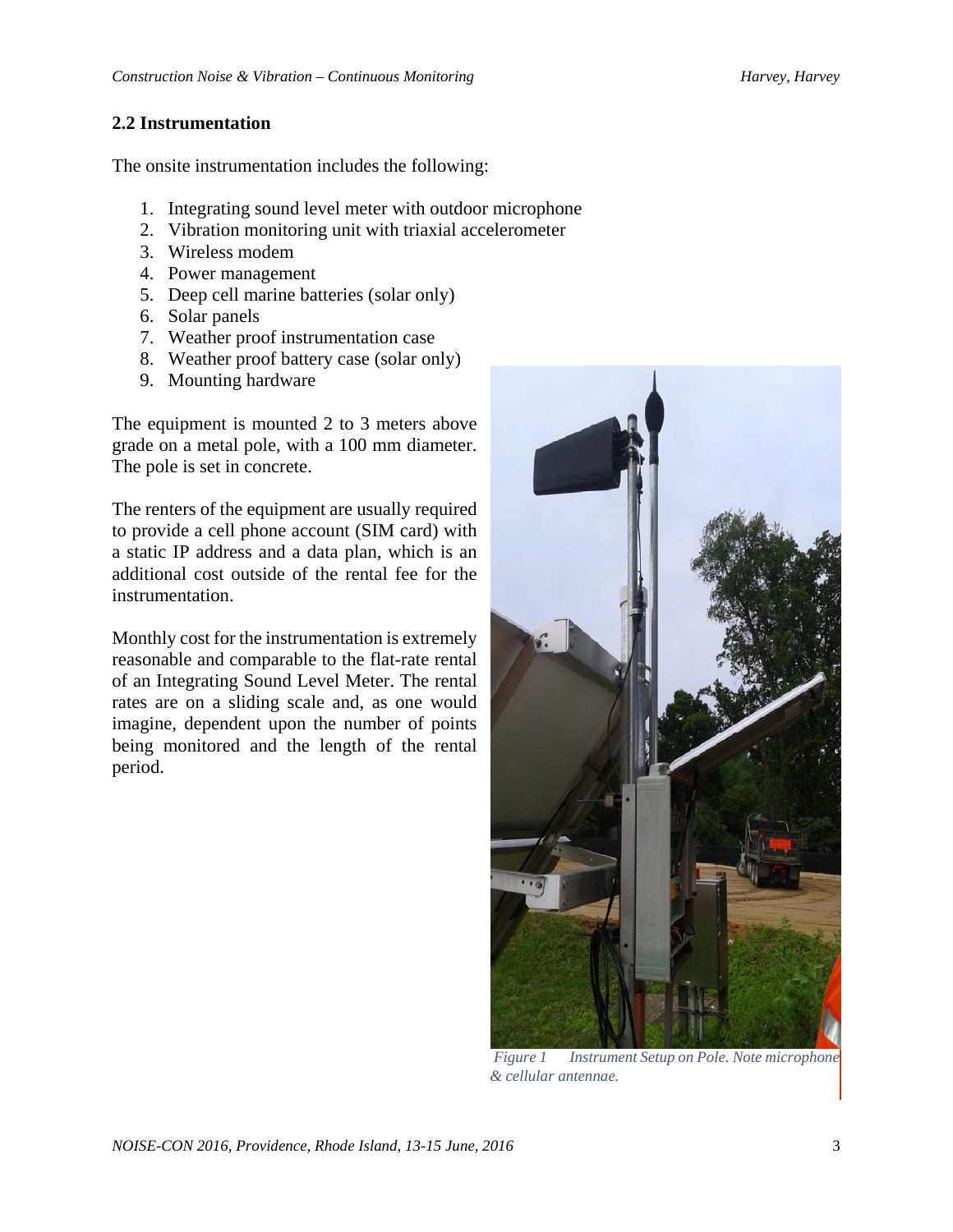## **2.3 Installation**

Brüel & Kjaer provides onsite installation of the instrumentation which takes between one and two days per point depending upon the complexities of the site, power source used (solar or mains).



*Figure 2 Solar-Powered Instrument Setup*

Clearly if mains power is available at the site, this is the cleanest way to power the units. Plug them in and let them go. The solar power option comes with its own complexities including sufficient solar exposure, determining the number of batteries required and the impact of varying ambient temperatures. Overhead trees or nearby buildings can severely impact the location of a working solar unit. In one instance additional batteries were required to account for the lack of sun exposure and short winter days. A typical solar-powered instrument setup is shown in Figure 2.

One beauty of the system regarding power is the internal batteries of the monitoring unit (solar-powered or mains) which allow the instrumentation to continue to measure and store data in the event of a power outage. This proved very valuable early on when working through the setup of a fussy solar powered unit. No data was lost due to the presence of the internal batteries.

The biggest apprehension of setting up such a system was the wireless modem/data streaming piece. Again, this was completely handled by the equipment supplier, but the challenge was to get third party equipment that was robust enough to weather the long term of the measurement plan. This turned out to be one of the weakest links in this measurement chain.

Planning of the instrumentation setup is critical. Determining the locations was based upon input from the critical stakeholders: the acoustical consultant, the general contractor, and the hospital.

Solar units require good exposure to the sun, microphones need to be in good, unobstructed proximity to the construction site, contractors need the units out of the path of construction equipment, and the hospital administrators walk a fine line between their desire for the service and their reluctance to pique their neighbors' curiosity. A solid site plan showing measurement locations needs to be established early on in the project with each measurement location identified. A precise, simple, logical naming scheme should be used to identify the points. Each point gets a fixed name,



*Figure 3 Accelerometer stud mounting in ground poured concrete*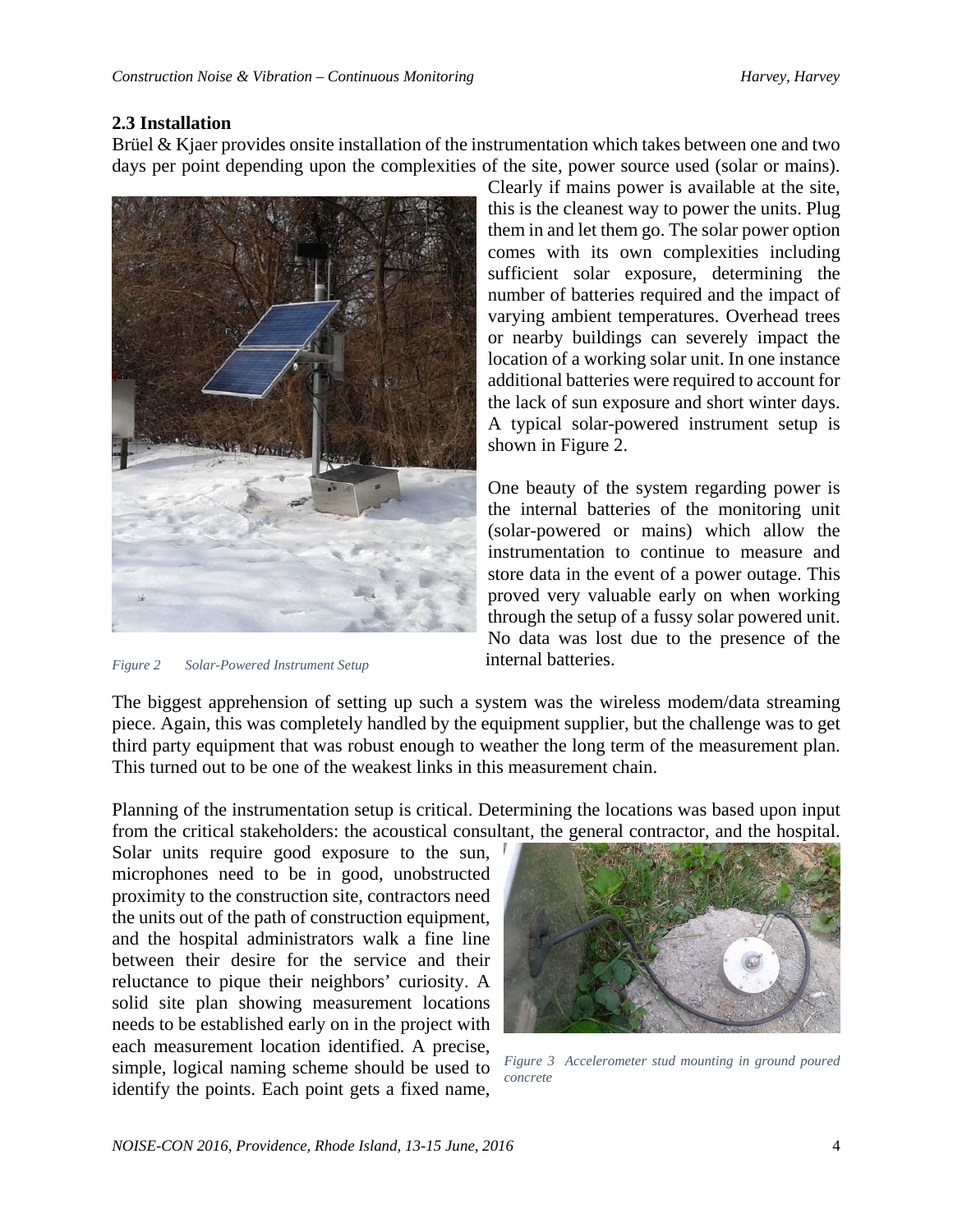rather than each instrumentation setup since the instrumentation might move through the life of the project.



*Figure 4 Deep cycle marine batteries charged by solar panels* 

On this project all instrumentation was mounted outside with the exception of one location. The contractor specifically requested that noise and vibration be measured inside the hospital in an area where foundation work was required at the base of the existing building. Patient rooms and vibration sensitive operating theaters were in this area. To keep equipment out of the hospital's way while monitoring the sensitive areas, instrumentation was place in the ceiling plenum of a corridor. This involved running power to the equipment, constructing a shelf to hold the instrumentation, mounting the accelerometer to the underside of the slab and making sure the wireless modem had a strong cell signal. Photographs of the shelf and accelerometer mounting are shown in Figure 4.





*Figure 5 Interior measurement setup adjacent to an operating room, ceiling plenum equipment shelf (left) and under slab accelerometer mounting (right).*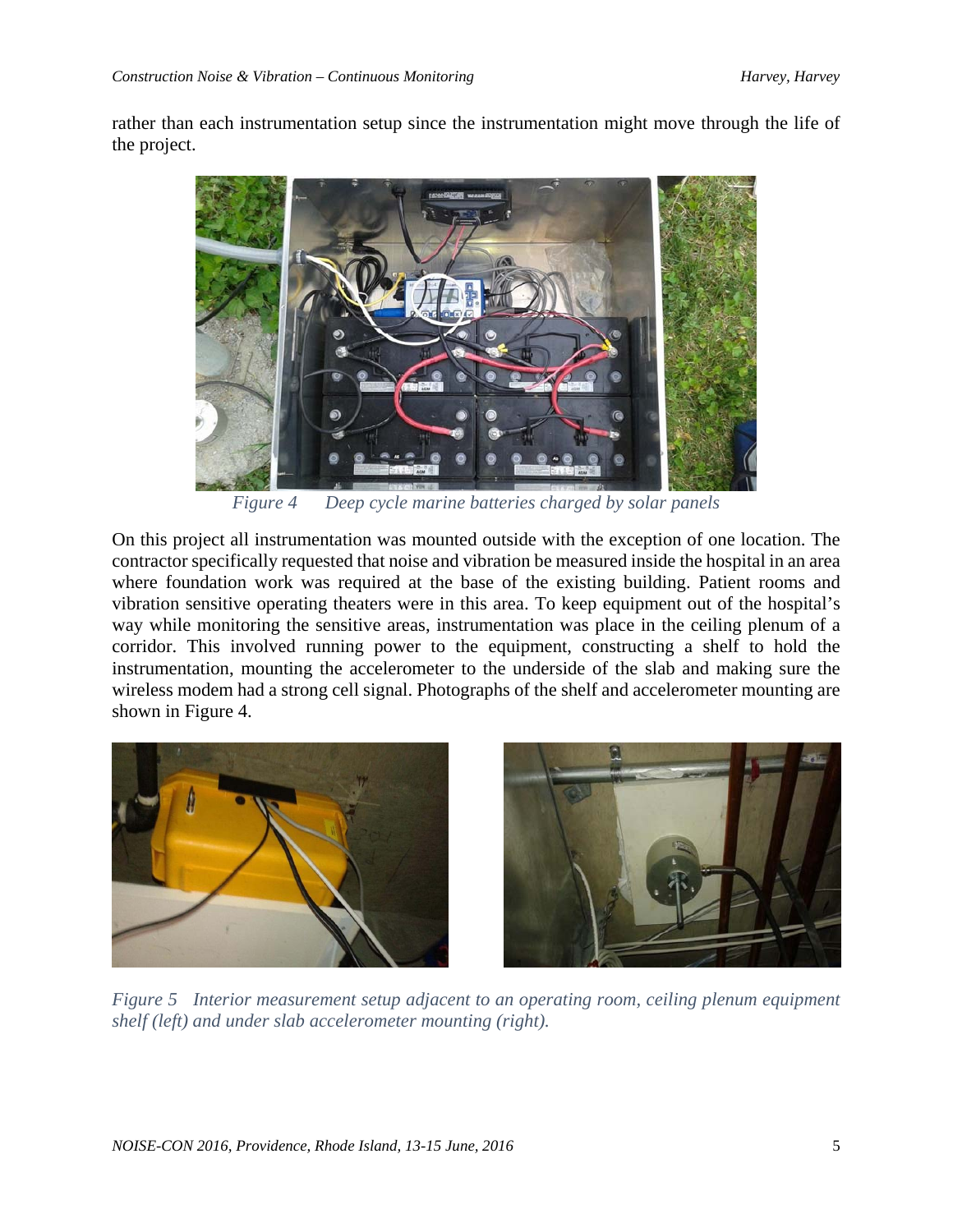Due to the sensitive nature of the hospital use (this was the corridor just outside a patient room) plastic sheeting would be draped and taped every time the ceiling plenum would be accessed, adding to the difficulty of indoor monitoring.

## **2.5 Relocation**

Ideally the number of monitored points is sufficient to provide a good understanding (or coverage) of the noise and vibration emanating from a construction site in all critical directions however budget constraints will typically govern the total number of points to be monitored at any given time. Through the life of the subject project a total of eight separate noise monitoring locations were desired, however only five were necessary at one time. This required relocation of the instrumentation midway through the project. This can be provided by the instrumentation supplier (at additional cost) or by the acoustical consultant at their own cost if the consultant has the knowhow of the system set up and operation.

## **2.4 Noise & Vibration**

The system works and works well! Once the system is up and running one can log on to the Noise Sentinel Website and easily access real time noise data, the last hour's activity, the last day's activity, the (last?) current week's activity (1 hour Leq) and the last month's activity (24 hour Leqs) at each individual location. The recorded "audio clips" can easily be listened to with a few mouse clicks. Customized reports can be generated ad hoc or standardized and scheduled for regular delivery to stakeholders at any desired interval. Currently the vibration data cannot be streamed continuously to the website but is available primarily through the reporting function of the website. This is clearly one of the downsides of the current setup. It is understood that hardware is being developed which will allow real time access to vibration data as is currently available for noise data. Notification of alerts, both noise & vibration, are readily sent to stakeholders via email or SMS.

## **2.5 Contracting**

Additional challenges found along the way involved bonding and cash flow. The typical business model for noise measurement by an acoustical engineer consisted of writing a proposal, carrying out the service, writing the report, and collecting a fee, usually a very short-term endeavor (less than 2 months). Typically a professional liability insurance policy was the only requirement prior to approving the contract and completing the job. Dealing with a major construction firm brought with it a long-term contract and the need for the purchase of a Payment and Performance (P&P) bond. While the cost of the P&P bond was charged to the client, it entailed a rather lengthy approval process and procuring the bond involved many "non-billable" hours by the acoustical engineering firm. Regarding cash flow, it is typical for construction firms to retain up to 10% of all payments for services rendered by subcontractors until the completion of the contract. Construction contracts can easily extend for more than two years resulting in a significant holdback of the subcontractor's fee. In our case this retainage complicated the business model in that a significant amount of the fee came from rental equipment which was billed on a monthly basis and had the potential to negatively impact cash flow.